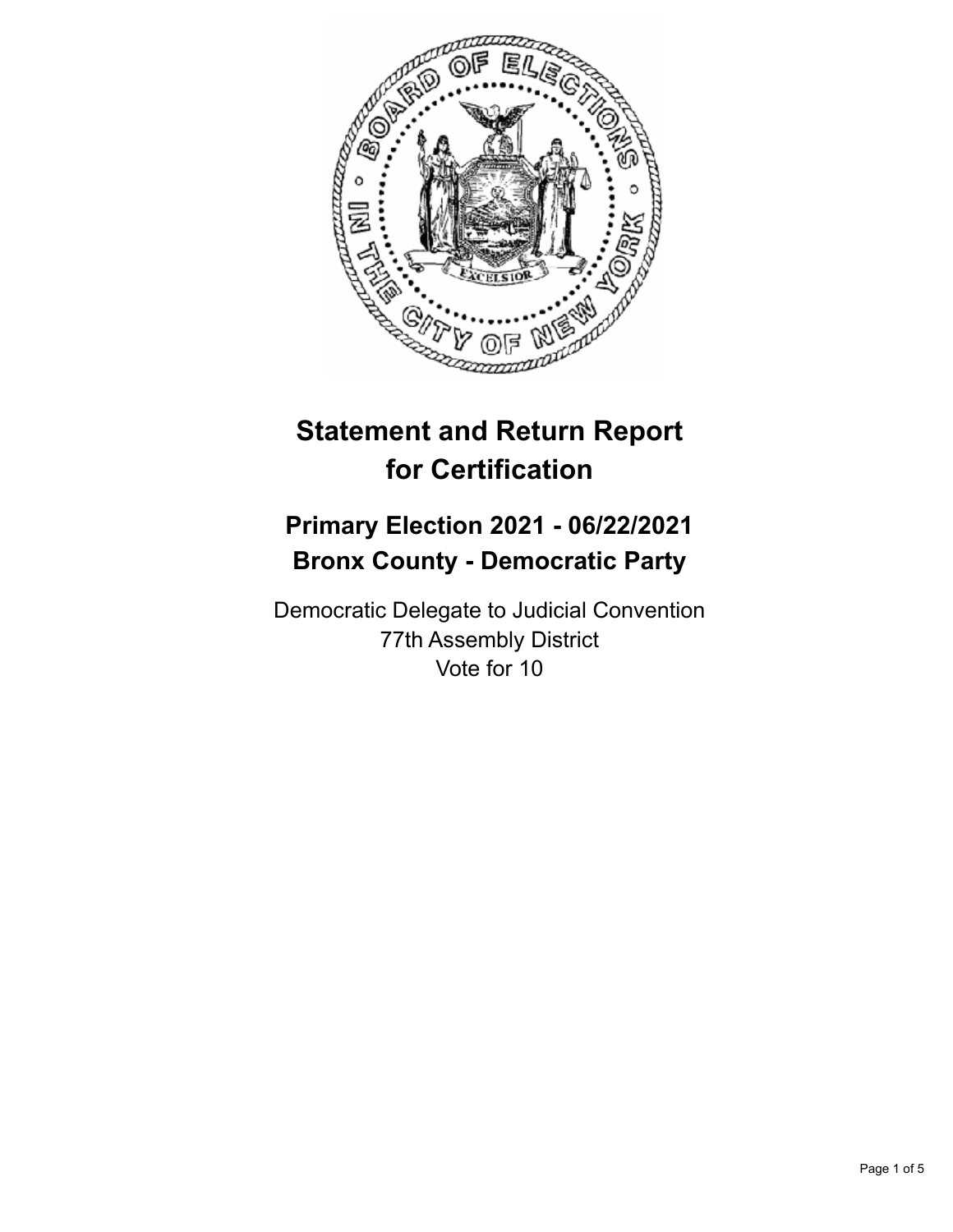

## **Assembly District 77**

| PUBLIC COUNTER                                           | 8,193                   |
|----------------------------------------------------------|-------------------------|
| MANUALLY COUNTED EMERGENCY                               | 0                       |
| <b>ABSENTEE / MILITARY</b>                               | 865                     |
| <b>AFFIDAVIT</b>                                         | 63                      |
| <b>Total Ballots</b>                                     | 9,121                   |
| Less - Inapplicable Federal/Special Presidential Ballots | 0                       |
| <b>Total Applicable Ballots</b>                          | 9,121                   |
| <b>AURELIA GREENE</b>                                    | 2,537                   |
| LATOYA JOYNER                                            | 5,062                   |
| VANESSA L. GIBSON                                        | 5,275                   |
| <b>AMERICA FERNANDEZ</b>                                 | 1,979                   |
| STEPHAINE JAQUEZ                                         | 1,805                   |
| <b>HEMAN ORTIZ</b>                                       | 1,765                   |
| <b>EVELYN RIVERA</b>                                     | 2,756                   |
| SANDRA L. THOMAS                                         | 2,389                   |
| PETRONA GRAHAM                                           | 1,483                   |
| <b>EARNESTINE GLOVER</b>                                 | 1,660                   |
| <b>HUASCAR SOTO</b>                                      | 762                     |
| <b>JUANA G. PENA</b>                                     | 1,404                   |
| <b>JUAN PALAU</b>                                        | 512                     |
| <b>JUDITH MARTINEZ</b>                                   | 1,747                   |
| <b>FELIX PERDOMO</b>                                     | 1,048                   |
| SOCRATES SOLANO                                          | 996                     |
| <b>EMMANUEL FINDLEY</b>                                  | 893                     |
| <b>KATHI DAVIS</b>                                       | 1,520                   |
| DELANEY JOHNSON                                          | 1,618                   |
| ABDOU RAHAMAN (WRITE-IN)                                 | 1                       |
| ABDOU SAHO (WRITE-IN)                                    | 1                       |
| AHMADOU DIALLO (WRITE-IN)                                | $\mathbf{1}$            |
| AIDE FLORES (WRITE-IN)                                   | $\overline{c}$          |
| ALIMA CROMEDY (WRITE-IN)                                 | $\mathbf{1}$            |
| ALTHEA STEVENS (WRITE-IN)                                | 1                       |
| BERNARD WILKERSON (WRITE-IN)                             | $\mathbf{1}$            |
| CAITLIN HAYES (WRITE-IN)                                 | 2                       |
| CARLOS SIERRA (WRITE-IN)                                 | $\mathbf{1}$            |
| CLAUDIA SCHRADER (WRITE-IN)                              | $\mathbf{1}$            |
| ELIU A LARA (WRITE-IN)                                   | 1                       |
| ELROY DEANS (WRITE-IN)                                   | 1                       |
| ERIC KLEIN (WRITE-IN)                                    | 1                       |
| FERNANDO MATEO (WRITE-IN)                                | 1                       |
| <b>GLADYS GOMEZ (WRITE-IN)</b>                           | $\overline{\mathbf{c}}$ |
| <b>GRISEL CARDONA (WRITE-IN)</b>                         | $\overline{\mathbf{c}}$ |
| HOWARD PRESCOD (WRITE-IN)                                | 1                       |
| JOSEPH FERDINAND (WRITE-IN)                              | 1                       |
| JOSUALIN MARBLE (WRITE-IN)                               | 1                       |
| LUIS Q RIVERA (WRITE-IN)                                 | 1                       |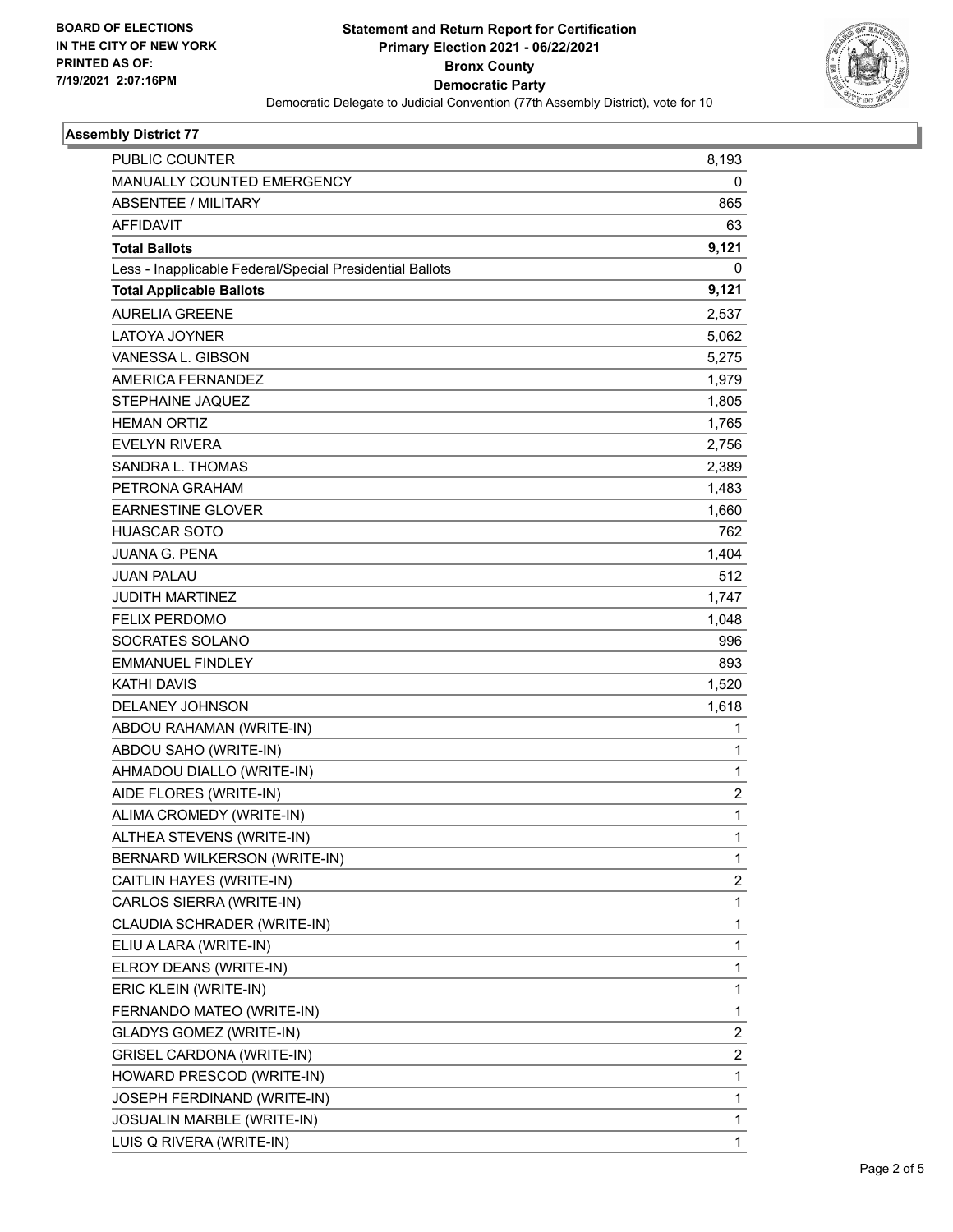

## **Assembly District 77**

| LUIS SEPULVEDA (WRITE-IN)          |                |
|------------------------------------|----------------|
| LYNN SANCHEZ (WRITE-IN)            | 2              |
| MARIBEL GONZALEZ (WRITE-IN)        | $\overline{c}$ |
| MICHAEL HARGROVE (WRITE-IN)        | 1              |
| NATALIE WRIGHT (WRITE-IN)          | 1              |
| RICHARD SCHRADER (WRITE-IN)        | 1              |
| RICHARD TALIAFERRO (WRITE-IN)      | 2              |
| RONNETTE SUMMERS (WRITE-IN)        | $\overline{2}$ |
| ROSE NGADI (WRITE-IN)              | 1              |
| TALY FARHADIAN (WRITE-IN)          | 2              |
| TAMIKA LAWRENCE (WRITE-IN)         |                |
| TERRIS DAVIS (WRITE-IN)            | 1              |
| TYRONE PRESCOD (WRITE-IN)          | 1              |
| UNATTRIBUTABLE WRITE-IN (WRITE-IN) | 80             |
| WANIQUE FAIR (WRITE-IN)            |                |
| ZEPHYR TEACHOUT (WRITE-IN)         |                |
| <b>Total Votes</b>                 | 37,335         |
| Unrecorded                         | 53,875         |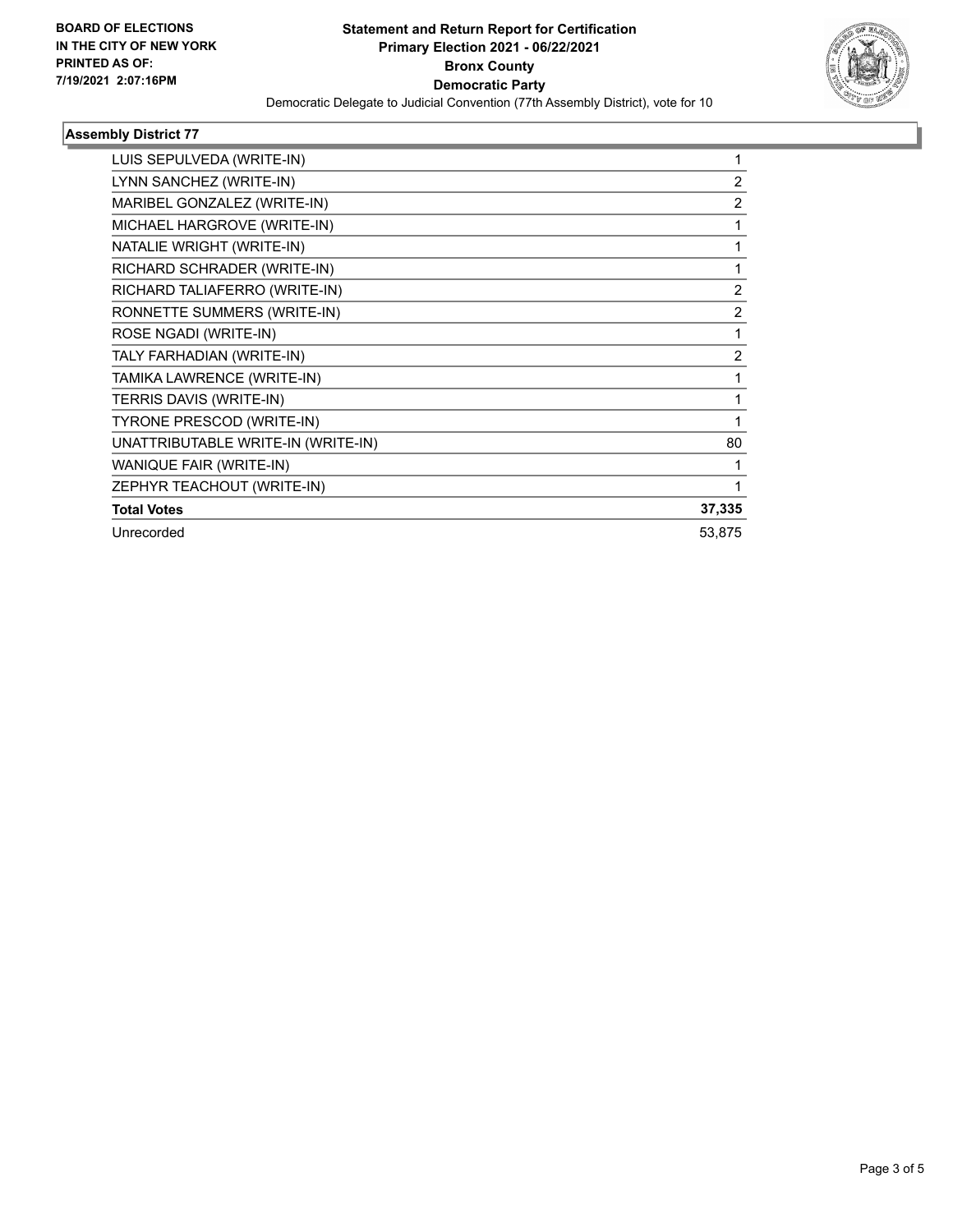

#### **Total for Democratic Delegate to Judicial Convention (77th Assembly District) - Bronx County**

| PUBLIC COUNTER                                           | 8,193          |
|----------------------------------------------------------|----------------|
| <b>MANUALLY COUNTED EMERGENCY</b>                        | 0              |
| <b>ABSENTEE / MILITARY</b>                               | 865            |
| AFFIDAVIT                                                | 63             |
| <b>Total Ballots</b>                                     | 9,121          |
| Less - Inapplicable Federal/Special Presidential Ballots | 0              |
| <b>Total Applicable Ballots</b>                          | 9,121          |
| <b>AURELIA GREENE</b>                                    | 2,537          |
| <b>LATOYA JOYNER</b>                                     | 5,062          |
| VANESSA L. GIBSON                                        | 5,275          |
| AMERICA FERNANDEZ                                        | 1,979          |
| STEPHAINE JAQUEZ                                         | 1,805          |
| <b>HEMAN ORTIZ</b>                                       | 1,765          |
| <b>EVELYN RIVERA</b>                                     | 2,756          |
| SANDRA L. THOMAS                                         | 2,389          |
| PETRONA GRAHAM                                           | 1,483          |
| <b>EARNESTINE GLOVER</b>                                 | 1,660          |
| <b>HUASCAR SOTO</b>                                      | 762            |
| <b>JUANA G. PENA</b>                                     | 1,404          |
| <b>JUAN PALAU</b>                                        | 512            |
| <b>JUDITH MARTINEZ</b>                                   | 1,747          |
| <b>FELIX PERDOMO</b>                                     | 1,048          |
| SOCRATES SOLANO                                          | 996            |
| <b>EMMANUEL FINDLEY</b>                                  | 893            |
| <b>KATHI DAVIS</b>                                       | 1,520          |
| DELANEY JOHNSON                                          | 1,618          |
| ABDOU RAHAMAN (WRITE-IN)                                 | 1              |
| ABDOU SAHO (WRITE-IN)                                    | 1              |
| AHMADOU DIALLO (WRITE-IN)                                | 1              |
| AIDE FLORES (WRITE-IN)                                   | $\overline{c}$ |
| ALIMA CROMEDY (WRITE-IN)                                 | $\mathbf{1}$   |
| ALTHEA STEVENS (WRITE-IN)                                | $\mathbf{1}$   |
| BERNARD WILKERSON (WRITE-IN)                             | 1              |
| CAITLIN HAYES (WRITE-IN)                                 | 2              |
| CARLOS SIERRA (WRITE-IN)                                 | 1              |
| CLAUDIA SCHRADER (WRITE-IN)                              | 1              |
| ELIU A LARA (WRITE-IN)                                   | 1              |
| ELROY DEANS (WRITE-IN)                                   | 1              |
| ERIC KLEIN (WRITE-IN)                                    | 1              |
| FERNANDO MATEO (WRITE-IN)                                | 1              |
| GLADYS GOMEZ (WRITE-IN)                                  | 2              |
| <b>GRISEL CARDONA (WRITE-IN)</b>                         | 2              |
| HOWARD PRESCOD (WRITE-IN)                                | 1              |
| JOSEPH FERDINAND (WRITE-IN)                              | 1              |
| JOSUALIN MARBLE (WRITE-IN)                               | 1              |
| LUIS Q RIVERA (WRITE-IN)                                 | 1              |